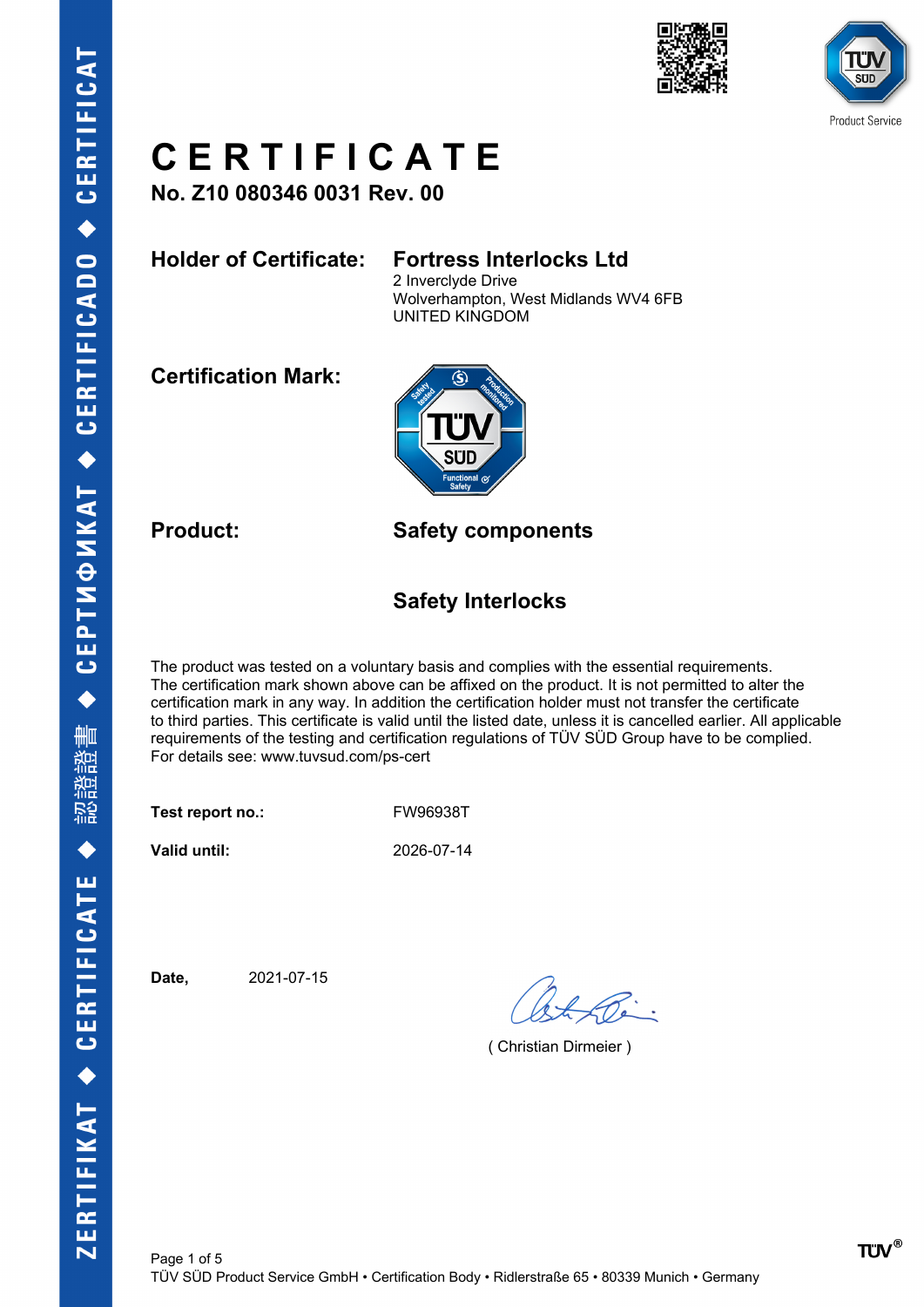

**No. Z10 080346 0031 Rev. 00**

**Parameters:** F<sub>Zh</sub>: 7 kN

B10d: 5,000,000 operations Ambient Temperature: -20 °C to +60 °C Environment: Indoor & Outdoor Ingress Protection: IP 67 / IP 69

**Tested according to:**

ISO 13849-1:2015 ISO 14119:2013

### **Model(s): Ex Rated Solenoid Controlled Guard Lock and Safety Switch**

### **Nomenclature:**

Solenoid Controlled Guard Lock products, Safety Switch products and Mechanical Guard Lock products;

| <b>FYD</b> | XX |  |  | xx   xx   EKxx   SKxxx   AKxxx   Xxxxx |  |
|------------|----|--|--|----------------------------------------|--|
|            |    |  |  |                                        |  |

Mechanical Key Release or Key Exchange products;

| $ $ EXP $ $ XMS $ x$ -x-x $ $ |   | $\overline{\phantom{a}}$ | <b>XXXX</b> | $\overline{\phantom{a}}$ | $\overline{\phantom{0}}$ | <b>INK</b> | $\overline{\phantom{0}}$ | `xxxx |
|-------------------------------|---|--------------------------|-------------|--------------------------|--------------------------|------------|--------------------------|-------|
|                               | ی |                          |             |                          |                          |            |                          |       |

Bolt Interlocking products;

| EXP   BMS  x-x-x    - |   | <b>XXXX</b> | $\overline{\phantom{0}}$ | $\overline{\phantom{0}}$ |  | -   XXX-XXX   - | <b>LINK</b> | $\sim$ | <b>XXXX</b> |
|-----------------------|---|-------------|--------------------------|--------------------------|--|-----------------|-------------|--------|-------------|
|                       | - | c           |                          |                          |  |                 |             |        |             |

#### **1. Actuators**

| ΤA        | Tongue Actuator (62.5mm)                                      |
|-----------|---------------------------------------------------------------|
| <b>TK</b> | Tongue Actuator (53.5mm)                                      |
| <b>SA</b> | Shortened Tongue Actuator (34.5mm)                            |
| <b>TN</b> | TA Tongue Slidebar                                            |
| ΙTS       | TA Tongue Slidebar with return spring                         |
| TI        | TA Tongue Slidebar with internal lever                        |
| <b>TF</b> | TA Tongue Slidebar with fixed internal lever                  |
| <b>SN</b> | <b>SA Tongue Slidebar</b>                                     |
| lss       | SA Tongue Slidebar with return spring                         |
| lsı       | SA Tongue Slidebar with internal lever                        |
| <b>SF</b> | SA Tongue Slidebar with fixed internal lever                  |
| <b>GT</b> | Extended throw Slidebar with internal lever                   |
| HL        | Long-Reach Hinged Handle with SA Tongue for front-facing Head |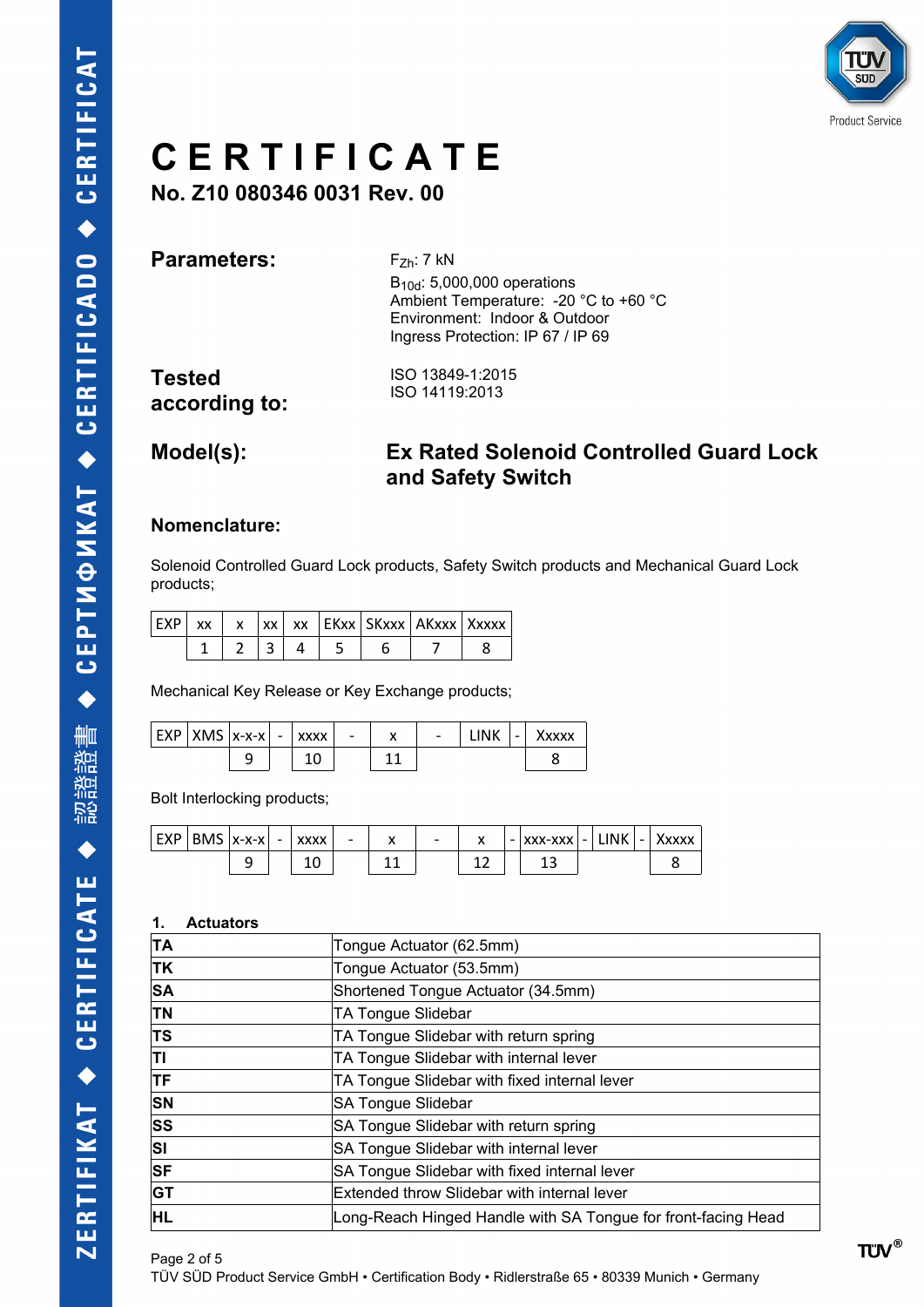

**No. Z10 080346 0031 Rev. 00**

| <b>HS</b> | Short-Reach Hinged Handle with SA Tongue for front-facing Head                                                   |
|-----------|------------------------------------------------------------------------------------------------------------------|
| <b>SD</b> | Hand Operated Sprung Actuator                                                                                    |
| IEH.      | proHandle with external Access Handle and Red Internal Handle                                                    |
| EF        | proHandle with Silver external and internal Access Handles                                                       |
| EN        | proHandle with external Access Handle and no Internal Handle                                                     |
| ΕI        | proHandle with external Access Handle and internal Escape Release<br>lhandle                                     |
| EJ        | proHandle with external Access Handle and internal Escape Release<br>handle. Allows closing of door from inside. |
| <b>MA</b> | Rotary action latching handle (AM Handle)                                                                        |
| MI        | Rotary action latching handle (AM Handle) with internal lever                                                    |
| <b>NO</b> | lNo Actuator selected                                                                                            |

### **2. Actuator Orientation/ Handing**

| Actuator entry at front           |
|-----------------------------------|
| Actuator entry at left-hand side  |
| Actuator entry at rear            |
| Actuator entry at right-hand side |

### **3. Head Module**

| C6 | Cap – To terminate products without head modules          |
|----|-----------------------------------------------------------|
| S6 | Slimline stainless-steel head (40mm)                      |
| S8 | Slimline stainless-steel head (40mm) with lockout hasp    |
| T6 | proAT Head (60mm)                                         |
| T7 | proAT Head (60mm) with drop-down lockout                  |
| T8 | proAT Head (60mm) with lockout hasp                       |
| M6 | proAM Rotary action head                                  |
| M7 | proAM Rotary action head with drop-down lockout           |
| M8 | proAM Rotary action head with lockout hasp                |
| 16 | Key-Reset Escape Release head                             |
| 17 | Key-Reset Escape Release head with dropdown lockout       |
| A6 | Automatic-Reset Escape Release head                       |
| A7 | Automatic-Reset Escape Release head with dropdown lockout |
|    |                                                           |

### **4. Escape Release Module or Gap Filler**

| R <sub>1</sub> | Escape Release Module, Key Reset, 40mm internal length      |
|----------------|-------------------------------------------------------------|
| R <sub>2</sub> | Escape Release Module, Key Reset, 60mm internal length      |
| R <sub>3</sub> | Escape Release Module, Key Reset, 80mm internal length      |
| R4             | Escape Release Module, Key Reset, variable internal length  |
| R6             | Escape Release Module, Pull Reset, 40mm internal length     |
| R7             | Escape Release Module, Pull Reset, 60mm internal length     |
| R <sub>8</sub> | Escape Release Module, Pull Reset, 80mm internal length     |
| R <sub>9</sub> | Escape Release Module, Pull Reset, variable internal length |
| <b>RW</b>      | Escape Release Module, Keyless Reset, 40mm internal length  |
|                |                                                             |

Page 3 of 5 TÜV SÜD Product Service GmbH • Certification Body • Ridlerstraße 65 • 80339 Munich • Germany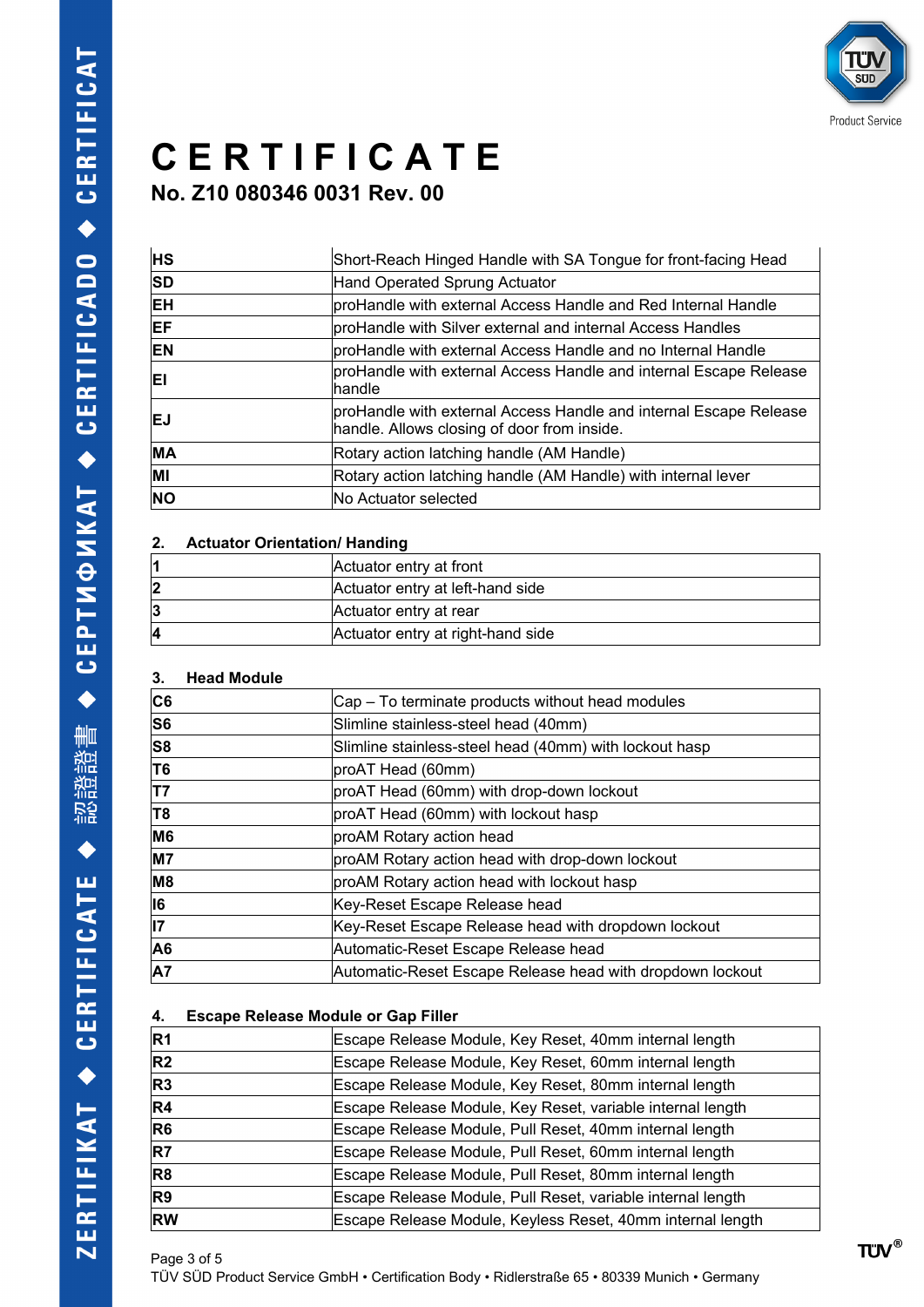

**No. Z10 080346 0031 Rev. 00**

| <b>IRX</b>                                                            | Escape Release Module, Keyless Reset, 60mm internal length     |  |  |
|-----------------------------------------------------------------------|----------------------------------------------------------------|--|--|
| <b>RY</b>                                                             | Escape Release Module, Keyless Reset, 80mm internal length     |  |  |
| <b>RZ</b>                                                             | Escape Release Module, Keyless Reset, variable internal length |  |  |
| <b>GF</b>                                                             | Gap Filler / Spacer module                                     |  |  |
| Modules can be either amGardpro or amGardS40 Stainless-Steel variants |                                                                |  |  |

### **5. Extracted Safety Key Module**

| <b>EKL</b> x | Standard type Extracted Key Module                                                                              |
|--------------|-----------------------------------------------------------------------------------------------------------------|
| <b>EKR</b> x | Releasing type Extracted Key Module (to be used in all products<br>containing an Escape Release Head or Module) |
| EKx1         | Standard Lock style (CLIN or CLSN)                                                                              |
| EKx2         | Standard Lock style with Dustcover (CLIS or CLSS)                                                               |
| EKx3         | Standard Lock style with Padlockable Dustcover (CLIL or CLSL)                                                   |
| EKx6         | Masterable Lock style (MLIN or MLSN)                                                                            |
| EKx7         | Masterable Lock style with Dustcover (MLIS or MLSS)                                                             |
| EKx8         | Masterable Lock style with Padlockable Dustcover (MLIL or MLSL)                                                 |
|              | Modules can be either amGardpro or amGardS40 Stainless-Steel variants                                           |

### **6. Safety Key Module**

| <b>SKLxx</b>  | Standard type Safety Key Module                                                                              |
|---------------|--------------------------------------------------------------------------------------------------------------|
| <b>SKRxx</b>  | Releasing type Safety Key Module (to be used in all products<br>containing an Escape Release Head or Module) |
| SKx1x         | Standard Lock style (CLIN or CLSN)                                                                           |
| SKx2x         | Standard Lock style with Dustcover (CLIS or CLSS)                                                            |
| SKx3x         | Standard Lock style with Padlockable Dustcover (CLIL or CLSL)                                                |
| SKx6x         | Masterable Lock style (MLIN or MLSN)                                                                         |
| SKx7x         | Masterable Lock style with Dustcover (MLIS or MLSS)                                                          |
| SKx8x         | Masterable Lock style with Padlockable Dustcover (MLIL or MLSL)                                              |
| SKxx <b>X</b> | Quantity of Safety Key Modules                                                                               |
|               | Modules can be either amGardpro or amGardS40 Stainless-Steel variants                                        |
|               |                                                                                                              |

| 7.<br><b>Access Key Module</b> |                                                                                                              |  |  |  |  |  |  |
|--------------------------------|--------------------------------------------------------------------------------------------------------------|--|--|--|--|--|--|
| <b>AKLxx</b>                   | Standard type Access Key Module                                                                              |  |  |  |  |  |  |
| <b>AKRxx</b>                   | Releasing type Access Key Module (to be used in all products<br>containing an Escape Release Head or Module) |  |  |  |  |  |  |
| AKx1x                          | Standard Lock style (CLIN or CLSN)                                                                           |  |  |  |  |  |  |
| AKx2x                          | Standard Lock style with Dustcover (CLIS or CLSS)                                                            |  |  |  |  |  |  |
| AKx3x                          | Standard Lock style with Padlockable Dustcover (CLIL or CLSL)                                                |  |  |  |  |  |  |
| AKx6x                          | Masterable Lock style (MLIN or MLSN)                                                                         |  |  |  |  |  |  |
| AKx7x                          | Masterable Lock style with Dustcover (MLIS or MLSS)                                                          |  |  |  |  |  |  |
| AKx8x                          | Masterable Lock style with Padlockable Dustcover (MLIL or MLSL)                                              |  |  |  |  |  |  |
| <b>AKxxX</b>                   | Quantity of Access Key Modules                                                                               |  |  |  |  |  |  |
|                                | Modules can be either amGardpro or amGardS40 Stainless-Steel variants                                        |  |  |  |  |  |  |

### Page 4 of 5 TÜV SÜD Product Service GmbH • Certification Body • Ridlerstraße 65 • 80339 Munich • Germany